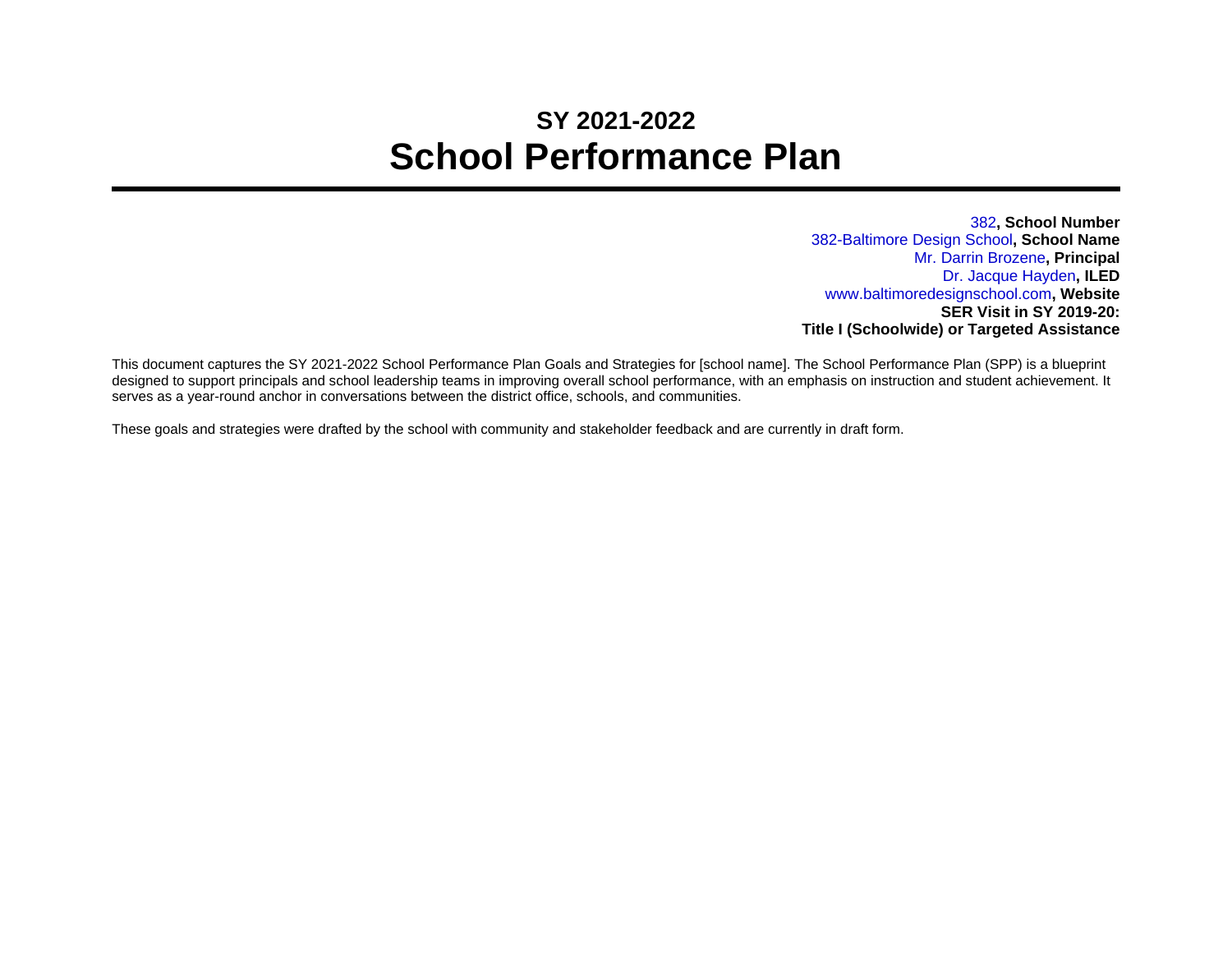| <b>Literacy Plan</b> |                                                                                                                                                 |
|----------------------|-------------------------------------------------------------------------------------------------------------------------------------------------|
| <b>SMART Goal #1</b> | At BOY, 66% of students were scoring two or more grade levels behind as measured by i-Ready. We will<br>decrease this percentage to 51% by EOY. |

### **Evidence-Based Strategy 1:**

If we provide targeted tutoring for students to occur during the daily intervention/personalized learning time block as well as after schools hours, students will have additional access to supports directly aligned to their areas of growth in the form of tutors.

### **Evidence-Based Strategy 2:**

If we utilize previously developed proficiency scales aligned to the English Language Arts Common Core State Standards and implement those scales with students, students will experience differentiation of learning and data-based learning experiences aligned to the proficiency level of a high-yield unit standard

### **Evidence-Based Strategy 3:**

If we utilize data-driven instructional cycles to track student progress and adjust instruction based on student results, we will have the information necessary to make data-driven decisions aligned to student needs.

|                                   | <b>Literacy Plan</b> |
|-----------------------------------|----------------------|
| <b>SMART Goal #1</b>              |                      |
| <b>Evidence-Based Strategy 1:</b> |                      |
| <b>Evidence-Based Strategy 2:</b> |                      |
| <b>Evidence-Based Strategy 3:</b> |                      |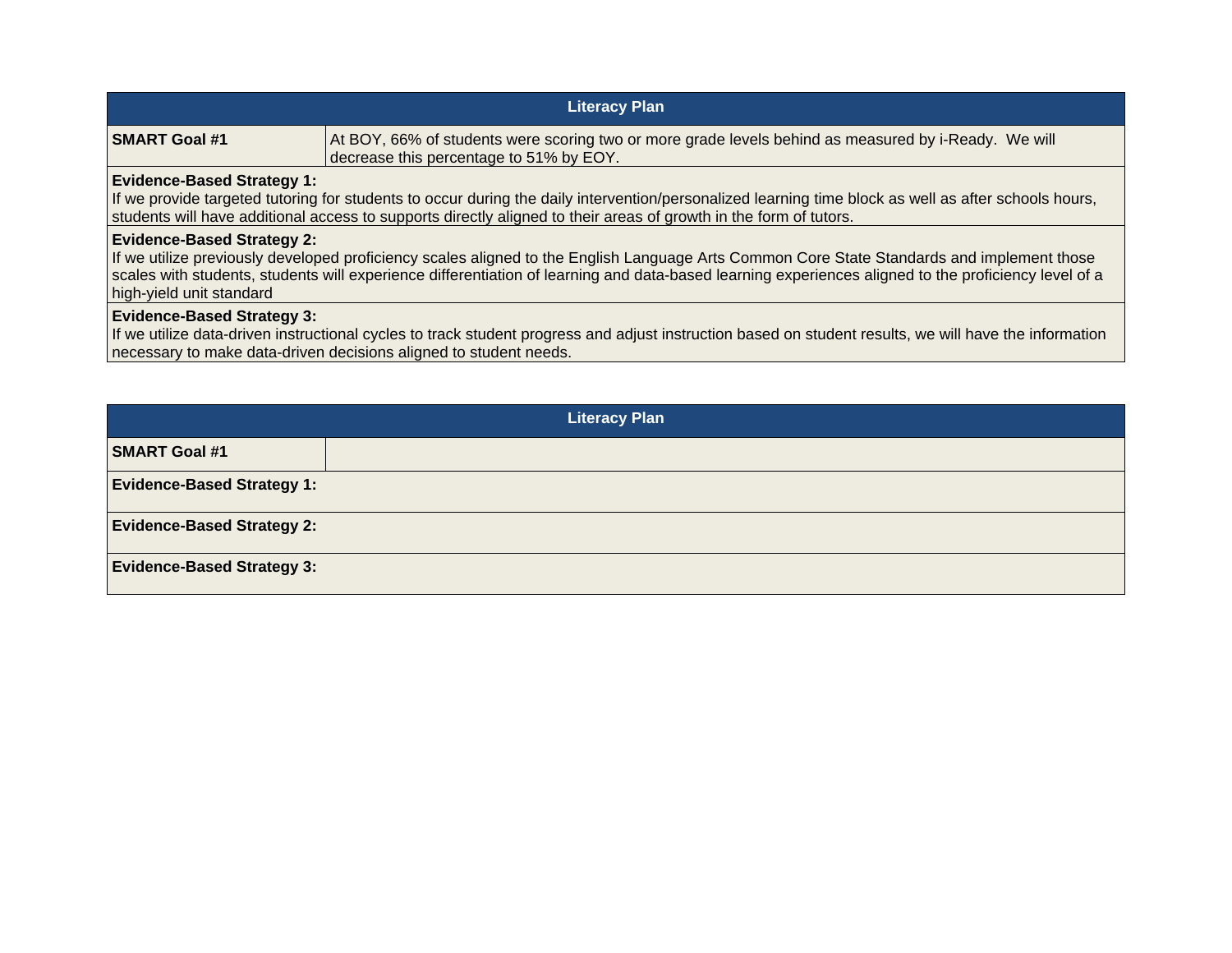| <b>Math Plan</b>                                                                                                                                                                                                                                                                                          |                                                                                                                                                      |  |
|-----------------------------------------------------------------------------------------------------------------------------------------------------------------------------------------------------------------------------------------------------------------------------------------------------------|------------------------------------------------------------------------------------------------------------------------------------------------------|--|
| <b>SMART Goal</b>                                                                                                                                                                                                                                                                                         | At BOY, 80% of students were scoring two or more grade levels behind as measured by i-Ready math. We will<br>decrease this percentage to 65% by EOY. |  |
| <b>Evidence-Based Strategy 1:</b><br>If we provide targeted tutoring for students to occur during daily intervention/personalized learning time block as well as after school hours.<br>students will have additional access to supports directly aligned to their areas of growth in the form of tutors. |                                                                                                                                                      |  |
| <b>Evidence-Based Strategy 2:</b><br>If we utilize previously developed proficiency scales aligned to the Math Common Core State Standards and implement those scales with                                                                                                                                |                                                                                                                                                      |  |

students, students will experience differentiation of learning and data-based learning experiences aligned to the proficiency level of a high-yield unit standard

## **Evidence-Based Strategy 3:**

If we utilize data-driven instructional cycles to track student progress and adjust instruction based on student results, we will have the information necessary to make data-driven decisions aligned to student needs.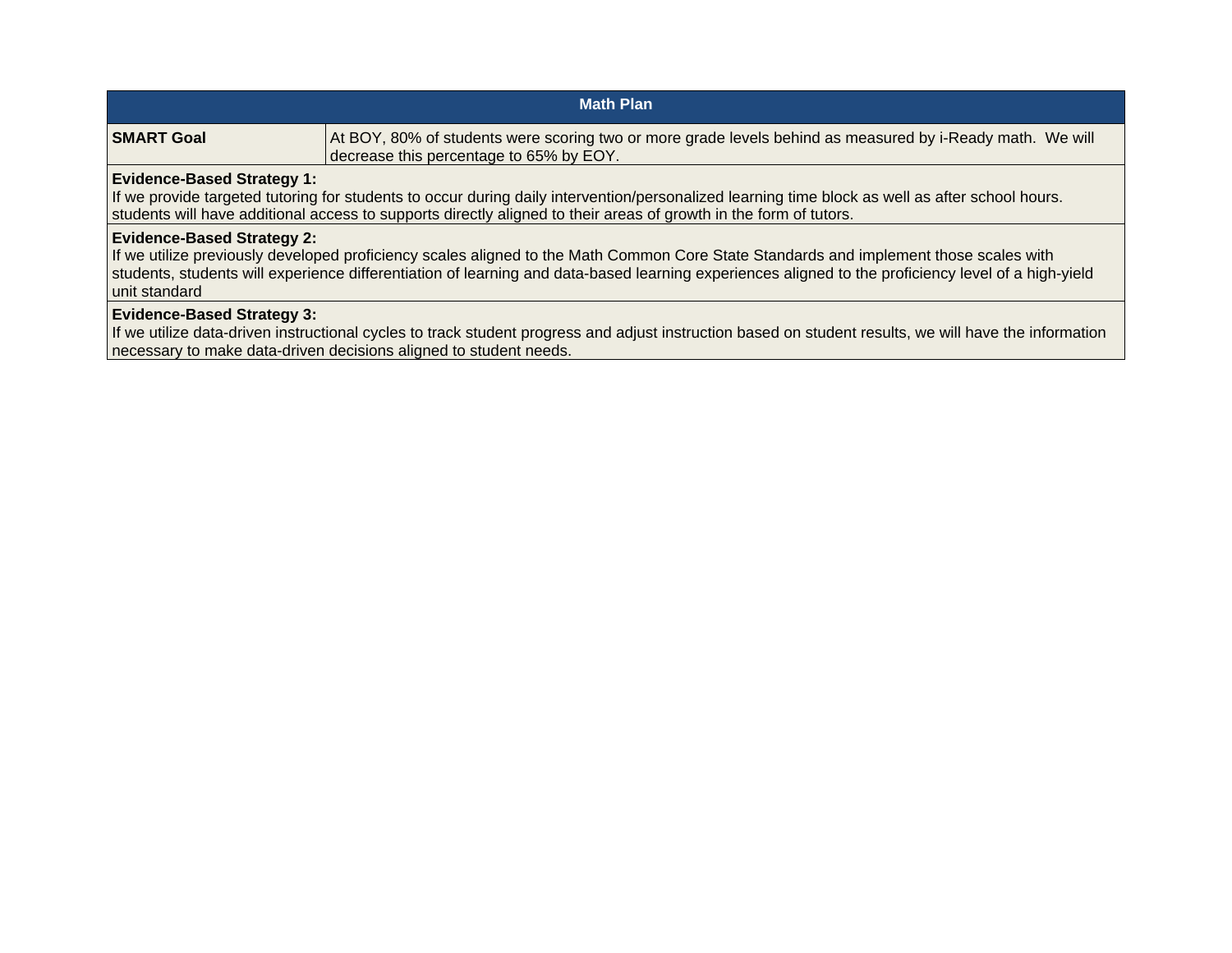| <b>Student Wholeness Plan</b>                                                                                                                                                               |                                                                                                            |  |
|---------------------------------------------------------------------------------------------------------------------------------------------------------------------------------------------|------------------------------------------------------------------------------------------------------------|--|
| <b>SMART Goal</b>                                                                                                                                                                           | The chronic absentee rate by the end of the school year will not exceed 25% as measured by the EWI report. |  |
| <b>Evidence-Based Strategy 1:</b>                                                                                                                                                           |                                                                                                            |  |
| <b>Evidence-Based Strategy 2:</b>                                                                                                                                                           |                                                                                                            |  |
| <b>Evidence-Based Strategy 3:</b><br>By partnering with outside organizations to provide/maintain communication with families, parents will be more informed about students'<br>attendance. |                                                                                                            |  |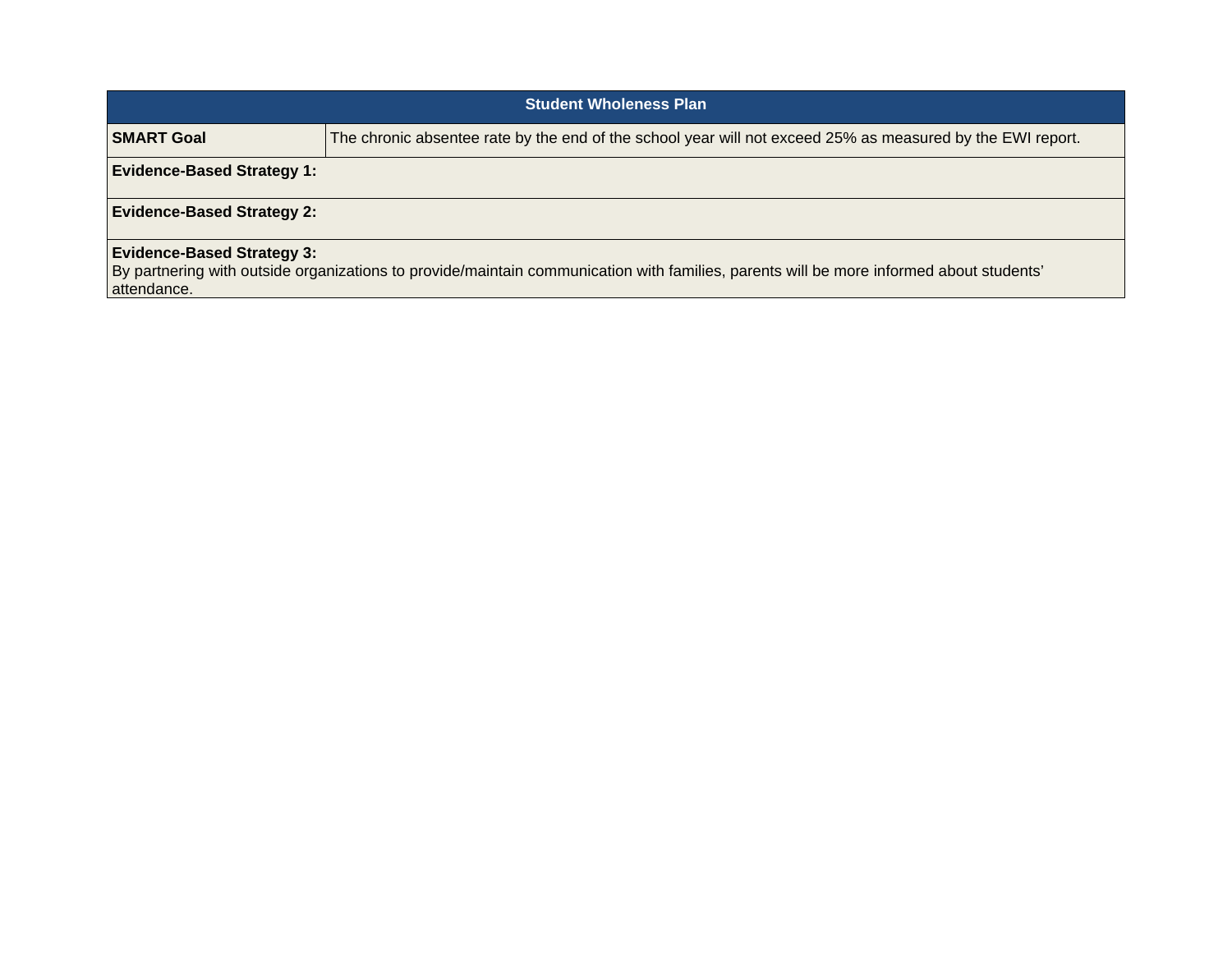| 4th Goal Selection: CCR Goal (6-12 School)                                                                                                                                                               |                                                                               |  |
|----------------------------------------------------------------------------------------------------------------------------------------------------------------------------------------------------------|-------------------------------------------------------------------------------|--|
| <b>SMART Goal</b>                                                                                                                                                                                        | 100% of students have completed students plans reflected in "Plan2Bmore tool" |  |
| <b>Evidence-Based Strategy 1:</b><br>Guidance counselors will create a schedule for push-ins to support teachers and scholars in development of student plans including goals                            |                                                                               |  |
| <b>Evidence-Based Strategy 2:</b><br>Provide time for students to reflect on their progress toward student plan goals and update data points so as to encourage ownership of the<br><i>l</i> information |                                                                               |  |
| <b>Evidence-Based Strategy 3:</b>                                                                                                                                                                        |                                                                               |  |

Create criteria and expectations for student-led conferences where they share their plans with families and staff